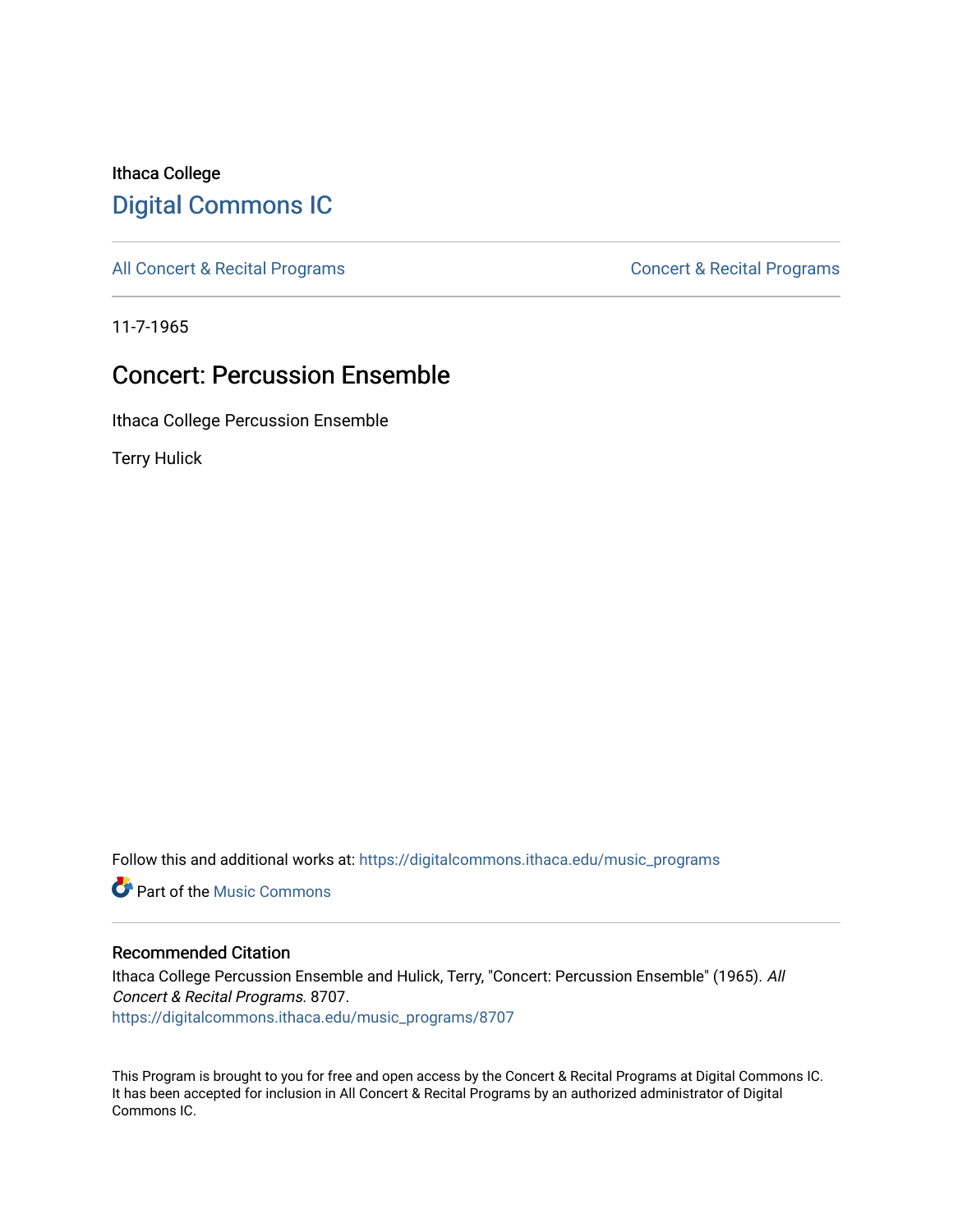

SCHOOL OF MUSIC PERCUSSION ENSEMBLE Terry Hulick, Conductor

QUOTATIONS IN PERCUSSION .. . . . . . .. Arthur Cohn

- I *---as if it were some strange inaantation---*
- II *A �ivine nimbus exhales----*
- III *All roads, howsoe'er they diverge----*
- IV *Pray what is lighter than the wind?----*
	- V *My coffin shall be black-----*

FUGUE AND SONG AT QUEZTECOATH . . . . . . . . . Lou Harrison SONATA FOR PIANO WITH PERCUSSION ... Peggy Glanville-Hicks

*Allegro* - *Lento somberoso* - *Presto* 

William Payne, piano

STREAMS **were a warren benson** WELCOME TO WHIPPERGINNY . . . . . . . . . . . Barney Childes

ITHACA COLLEGE PERCUSSION ENSEMBLE

Joseph Connelly John DeValve William Driscoll Thomas Fogarty

Ross French Bennett Gale William Lewis Robert Otto

Donato Ranelli

### FORD AUDITORIUM

Sunday, November 7, 1965

8:15 P.M,